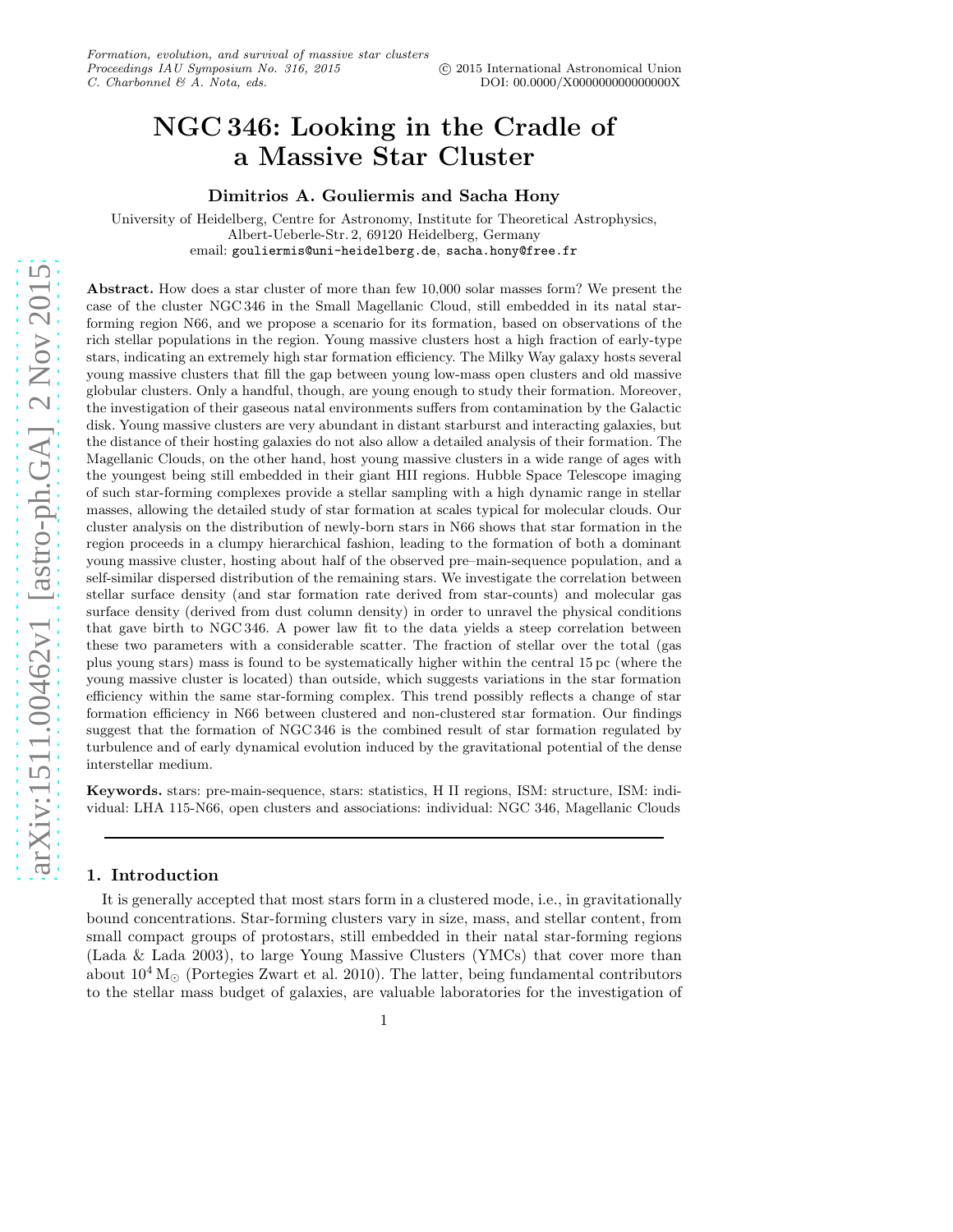

<span id="page-1-0"></span>Figure 1. The observed ACF of the young stellar population in N66 (solid black line), and the set of twelve modeled ACFs (light-grey area), which correspond to the best-representative simulated mixed distributions that assume a central compact stellar component and an extended fractal one. The ACF of the best-matching model is plotted with a short dashed line. The vertical dashed line corresponds to the scale beyond which edge-effects hamper the analysis. Plot from Gouliermis et al. (2014).

clustered star formation and subsequent evolution. Star clusters themselves are generally not formed in isolation. They are the densest assemblings of larger stellar aggregates and complexes (e.g., Elmegreen 2011), within a hierarchy of stellar structures, which extends up to galactic scales (e.g., Gouliermis et al. 2010, 2015).

There is only a handful of YMCs close enough to be resolved into their stellar populations. The study of those located in the Milky Way is limited by the line-of-site contamination by the Galactic disk, while in the Magellanic Clouds deep multi-band photometric surveys allow the study of star formation across the full extent of YMCs natal environments (e.g., Hony et al. 2010). In this study we explore the formation of the most massive young stellar cluster in the Small Magellanic Cloud, NGC 346, located in the star-forming complex LHA 115-N66 (in short N66), the brightest HII region in this galaxy. We exploit the exceptionally rich sample of young stars collected with the Hubble Space Telescope (HST) in N66 to address the formation of a YMC from two aspects: (1) The clustering of stars across the length-scale of a giant molecular cloud where the YMC forms (Gouliermis et al. 2014), and (2) the relation between the star formation rate and the environmental conditions of the star-forming complex (Hony et al. 2015).

# 2. The Clustering of Young Stars across N66

The young population in NGC 346 consists of low-mass pre–main-sequence stars, identified from their positions in the color-magnitude diagram (e.g., Gouliermis 2012), and high-mass upper–main-sequence stars (with  $m_{555}-m_{814} \leqslant 0.0$  mag;  $12 \leq m_{555} \leqslant 17$  mag), compiling a total sample of 5,150 stars. An age of  $\sim$  5 Myr has been established for these stars by Mokiem et al. (2006). We quantify the degree of clustering of the stars by using the autocorrelation function (ACF), based on Peebles (1980). For a two-dimensional self-similar distribution this function,  $1 + \xi$ , has a power-law dependency to separation r of the form  $1 + \xi(r) \propto r^{\eta}$ , with the exponent  $\eta$  being related to the 2D fractal dimension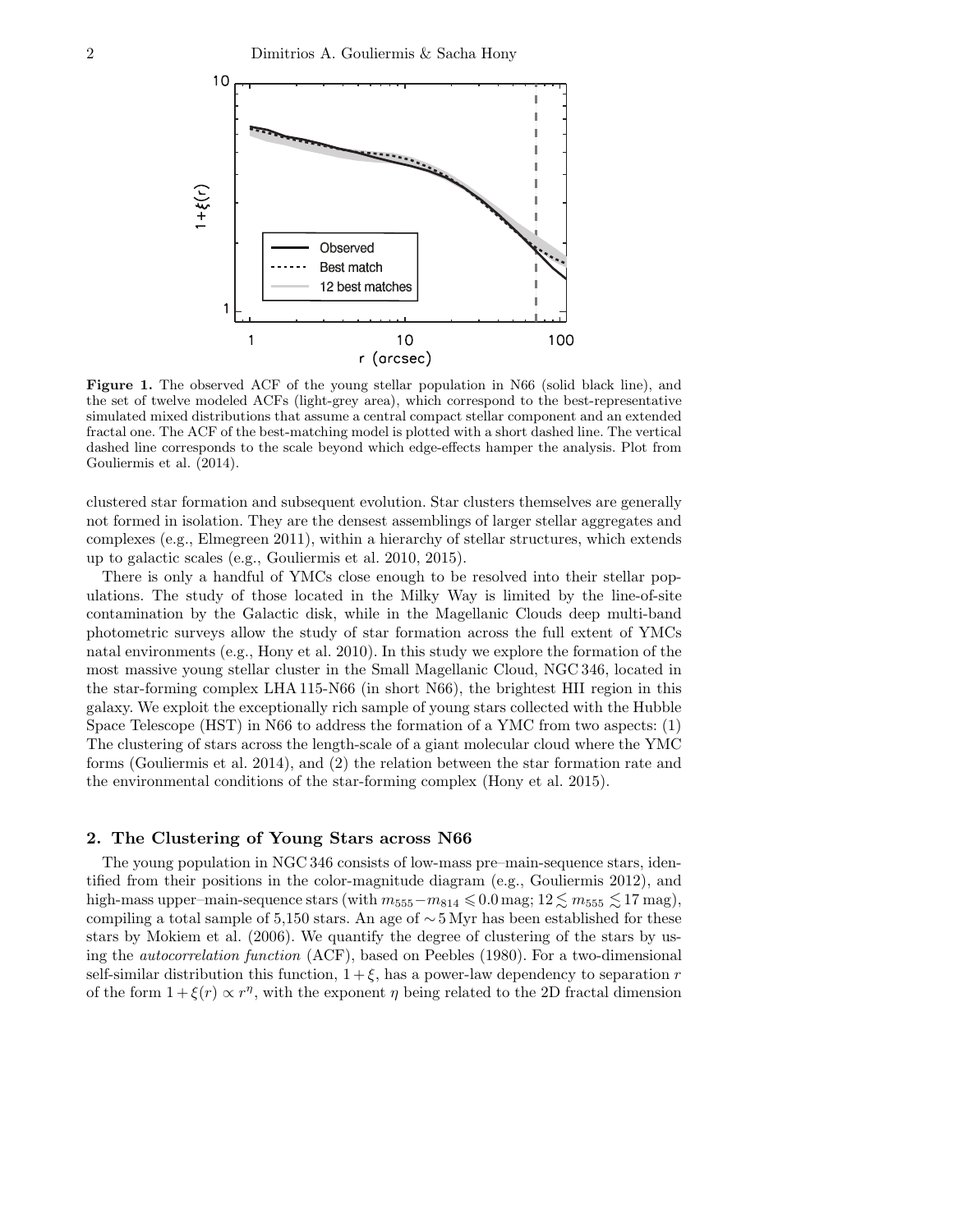as  $D_2 = \eta + 2$ . The ACF of the young stellar populations of N66 does not follow a single power-law but it has two distinct parts (Fig. [1\)](#page-1-0), and therefore the stellar distribution is not entirely hierarchical.

The broken power-law suggests a complex distribution of stars in N66, which is influenced by the star cluster NGC 346. In order to interpret this behavior we applied numerical simulations of centrally-concentrated stellar clusters, following an Elson, Fall & Freeman (1987) surface density profile, and of three-dimensional fractal stellar distributions, constructed using a box-counting technique. From the comparison of the ACFs of synthetic distributions and their combinations we find that the ACF of N66 is best reproduced as the composite of two distinct spatial distributions; a centrally-condensed cluster with a core radius of  $\sim$  2.5 pc and a profile index  $\gamma \simeq$  2.27, and a self-similar stellar distribution with a 3D fractal dimension  $D_3 \approx 2.3$  (Fig. [1\)](#page-1-0). About 40% of the total young stellar population belongs to the cluster, while the remaining is spread across the whole extent of the observed star-forming complex. The separation of  $\sim$  6 pc where the ACF power-law breaks indicates the length-scale where the clustering of stars changes from one pattern to the other.

Our findings confirm the appearance of substructure in the region, established in a previous study of ours (Schmeja et al. 2009), as the result of hierarchical stellar distribution. The fractal dimension  $D_3 \simeq 2.3$ , derived for the self-similar stellar component, fits very well to the value established from numerical experiments of supersonic isothermal turbulence (Federrath et al. 2009), implying that the observed hierarchy is inherited from the turbulent interstellar gas. On the other hand, numerical simulations find a higher degree of clumping for sink particles formed from turbulent molecular clouds ( $D_3 \sim 1.6$ ; Girichidis et al. 2012). The differences in the derived fractal dimensions may reflect discrepancies between the methods used for their measurement, but they may as well demonstrate that stars have a different spatial distribution than the gas from which they formed. Even if stars were originally distributed according to a turbulent-driven hierarchy, N-body simulations suggest that a moderate amount of dynamical interactions will partly erase substructure, preventing a star-forming region from retaining a strong signature of the primordial ISM distribution (e.g., Goodwin & Whitworth 2004, Parker et al. 2014). The substructure in N66 is unlikely to have formed after the onset of star formation, and it is therefore the observed fractal dimension is an upper limit to the primordial value. Dynamics may have facilitated the formation of the YMC within the original self-similar distribution of stars. Kinematic studies in the region will certainly shed light to the importance of dynamical evolution in the formation of NGC 346.

In conclusion, our findings suggest that *star formation in N66 takes place in a clustered*, as well as a dispersed mode, revealed by the bimodal – centrally-condensed and selfsimilar – clustering of newly-born stars in the region (Gouliermis et al. 2014).

## 3. The Relation between Gas and Young Stars in N66

To understand the formation of NGC 346 in relation to the surrounding interstellar medium (ISM), we examine the ISM properties as a function of the surface density of young stars across N66 (Hony et al. 2015). The young stellar sample used for the cluster analysis discussed in the previous section is also used for the derivation of the surface density of the star formation rate ( $\Sigma_{\rm SFR}$ ) through star counts. We employ the "dust method" to determine the ISM column density, i.e. using the infrared (IR) to submillimetre (submm) dust continuum emission to derive via radiative transfer modeling of its spectral energy distribution (SED) the dust surface density, which we transform into gas surface density ( $\Sigma_{\rm gas}$ ). This method has the advantage of not being sensitive to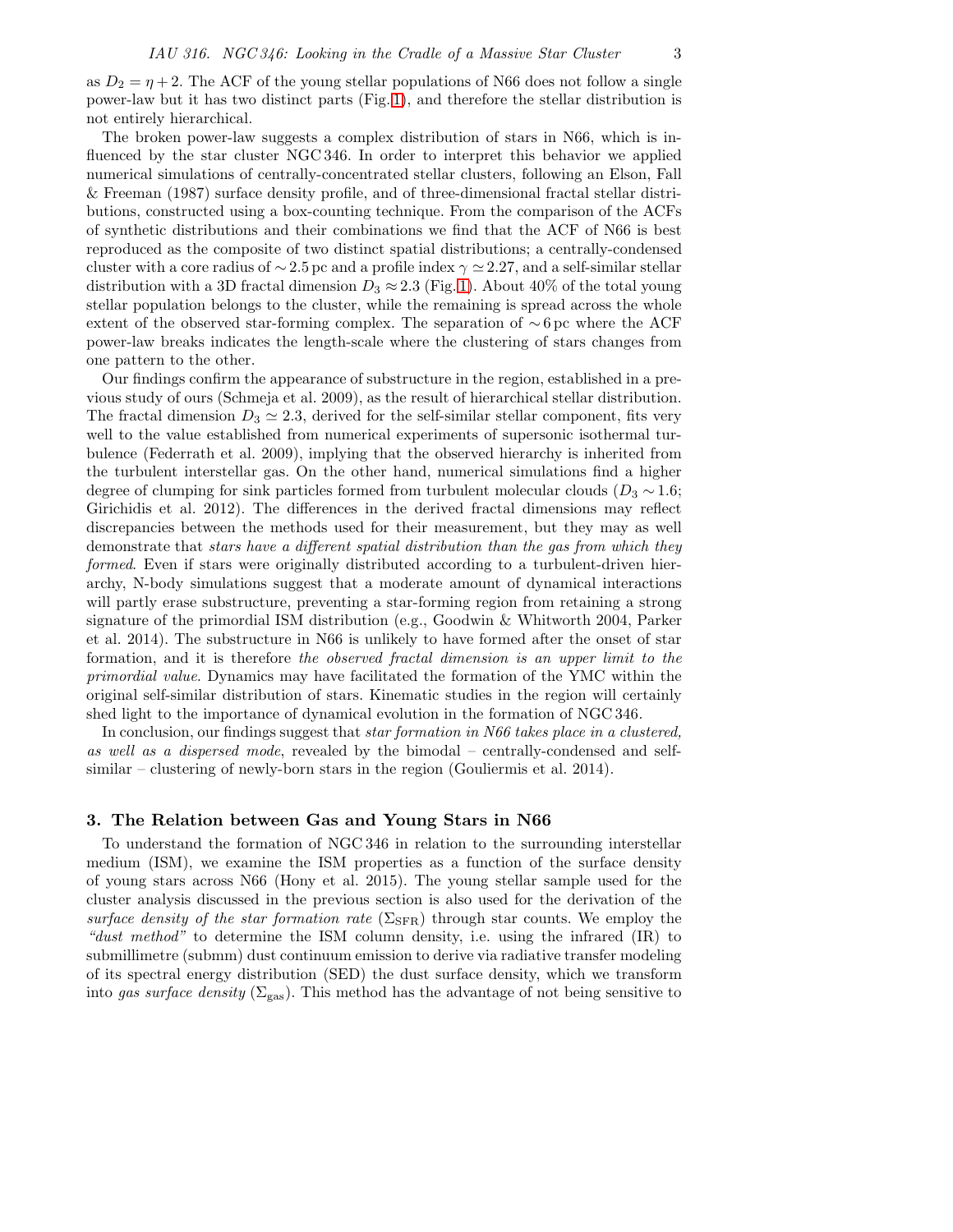

<span id="page-3-0"></span>Figure 2. Scatter plot of surface density of young stars versus surface density of dust (and the corresponding SFR and gas surface density) per pixel of  $20 \times 20$  arcsec<sup>2</sup> ( $6 \times 6$  pc<sup>2</sup>) in the star-forming complex N66. The blue points have a strong warm dust component in their SED  $(\Sigma_{24 \mu m}/\Sigma_{250 \mu m}$   $\left|F_{\nu}/F_{\nu}\right| > 0.3)$ . The lines-of-sight selected using this color criterion clearly occupy a separate region of the diagram. The dashed and dotted lines are the power-law fits to the data with or without the warm pixels, respectively. The blue areas correspond to the 2σ uncertainties of the best-fitting exponents, which are given in parentheses. There is a clear correlation between  $\Sigma_{\rm SFR}$  and  $\Sigma_{\rm gas}$  with some considerable scatter, suggesting a dependence of the SFR to the density of the gas reservoir. Plot from Hony et al. (2015).

the state of the gas (ionized, neutral or molecular) as long as dust and gas are well mixed. This is important because at the age of the young stars in N66 the parental molecular cloud may have been subject to significant photodissociation and using a molecular gas tracer (such as CO) may lead to an incomplete view of the total gas surface densities.

In our analysis, we use IR-to-submm photometric maps from *Spitzer* (SAGE-SMC; Gordon et al. 2011) and *Herschel* (HERITAGE; Meixner et al. 2013), which we convolve to the lowest available resolution of  $20''$ , corresponding to the SPIRE  $250 \,\mu m$  beam. We have also convolved the stellar density map, which has an exceedingly good intrinsic angular resolution, to this effective spatial resolution. After convolution, all maps have been re-projected on the same pixels scheme with pixel size of  $20 \times 20 \text{ arcsec}^2$  in order to have spatially independent measurements and to allow pixel-by-pixel SED extraction and comparison between the stellar densities and derived dust surface densities. We thus study the small-scale correlation between newly formed stars and the gas reservoir in 115 pixels (of ∼ 6 pc size), while covering the entire star-forming complex. The conversion of dust to gas surface density was made with the use of a gas-to-dust ratio  $(r_{\text{gd}} = 1250)$ , calibrated using gas tracers on large scales. The SFR map is derived from the observed number of young stars in each pixel of the stellar density map using a mass per detected star of  $4.3 M_{\odot}$ , derived using the stellar Initial Mass Function of the region (Sabbi et al. 2008), and a star formation duration of 5 Myr (Mokiem et al. 2006). This SFR from starcounts is found to be more reliable than indirect SFR tracers (e.g.,  $H\alpha$ , 24  $\mu$ m emission) on parsec scales. We show that these tracers break down on small scales  $(<100 \,\mathrm{pc}$ ) by up to a factor of 10.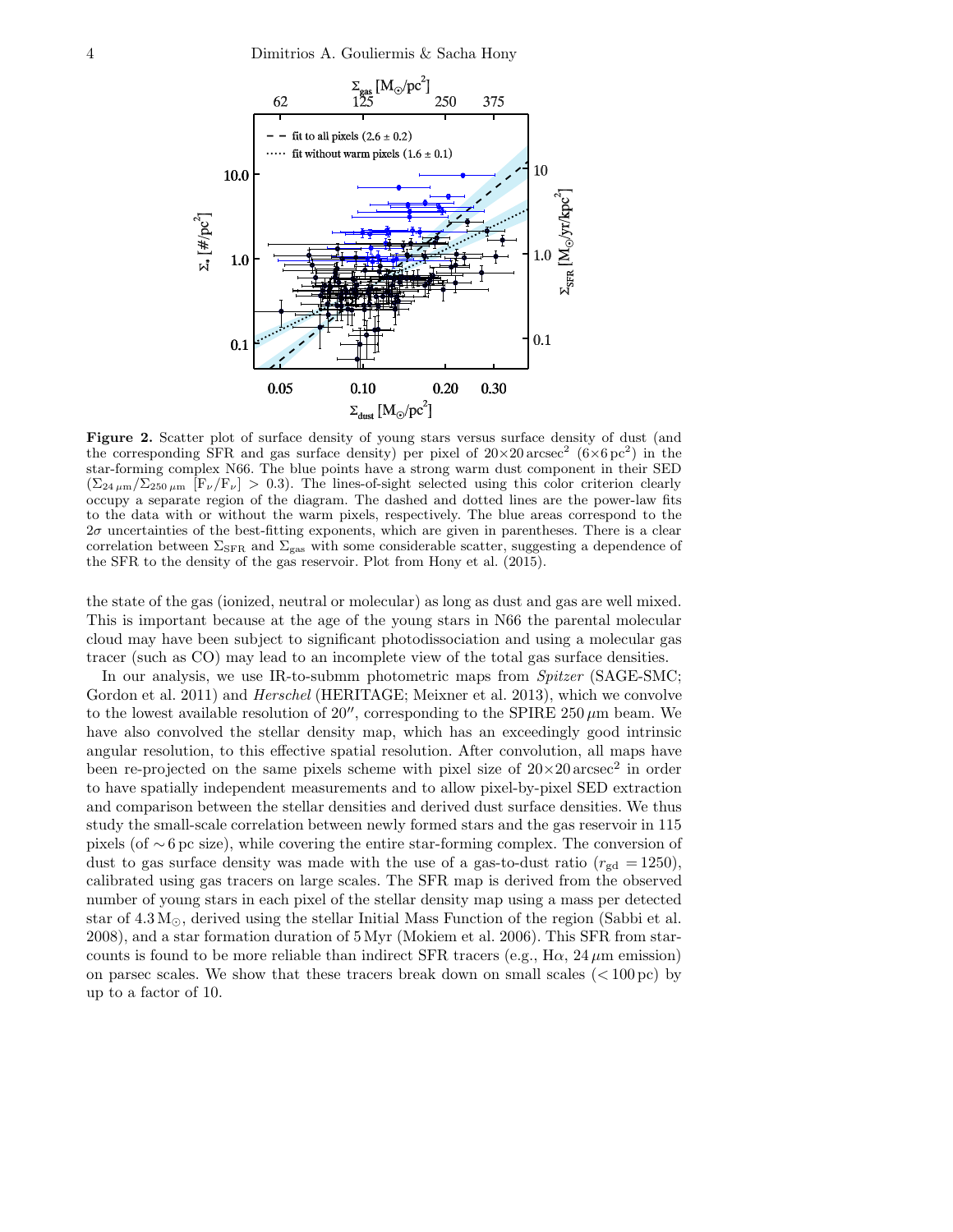

<span id="page-4-0"></span>Figure 3. Map of N66 showing the spatial distribution of the derived stellar mass fraction. The size of each point is dependent on  $f_{\star}$  and its color depends on  $\Sigma_{24 \mu m}$ . The mass fraction is indicated in each point. Stellar mass fraction clearly peaks on the stellar cluster where the dust is heated to higher temperatures due to the intense radiation field. The warm pixels identified in Fig. [2](#page-3-0) are encircled. Plot from Hony et al. (2015).

A correlation between the stellar surface density,  $\Sigma_{\star}$ , and the dust surface density,  $\Sigma_{\text{dust}}$ , and between the corresponding parameters,  $\Sigma_{\text{SFR}}$  and  $\Sigma_{\text{gas}}$ , is found with considerable scatter (Fig. [2\)](#page-3-0). A power-law fit to the data yields a steep relation with an exponent of  $2.6 \pm 0.2$ . We find that sight-lines towards the central  $\leq 15$  pc, where NGC 346 is located, exhibit systematically high values of  $\Sigma_{\star}/\Sigma_{\rm dust}$  by a factor of ∼5 compared to the rest of the complex (Hony et al. 2015). We investigate the variations in terms of the mass fraction of young stars,  $f_{\star} = \Sigma_{\star}/(\Sigma_{\star} + \Sigma_{\rm gas})$ , across the star-forming complex. The spatial distribution of the observed stellar mass fraction shows that it is systematically high (with a maximum of 15 per cent) within the central 15 pc of the complex, where the YMC is located (Fig. [3\)](#page-4-0). These very high values correspond to very high stellar surface densities, but not to low gas column densities. The stellar mass fraction becomes lower outside the central 15 pc, across the remaining surveyed area (66 per cent of the pixels), where it has values systematically below 2 per cent. There is a clear monotonic decrease in  $f_{\star}$  with radial distance from the center, which can be approximated by a power law with exponent  $-0.7$ . These variations show also a clear dependence of  $f_{\star}$  on other measurable quantities, such as the surface density of hot dust emission at  $24 \mu$ m. These findings indicate clearly a higher SFE in the inner 15 pc area, which is dominated by the young stars belonging to the YMC, while the outer parts, characterized by lower SFE, are those dominated by the dispersed self-similar distribution of young stars (Sect. 2).

Our analysis allow us to place these measurements on a Schmidt-Kennicutt (SK) diagram. We find that individual pixels fall systematically above the fiducial SK relation for  $\Sigma_\mathrm{SFR}$  versus  $\Sigma_\mathrm{HI+H_2}$  for integrated disk-galaxies (Kennicutt & Evans 2012) by on average a factor of  $\sim$ 7. This behavior is consistent with the results by Heiderman et al. (2010), who found that the measured SFR lies above the galaxy averages when 'zooming-in' to parsec-scale Galactic star-forming clumps. This is probably caused by less dense gas, which is inefficient in forming stars, and which is included in the galaxy-scale averages but not measured when 'zooming-in' on individual clumps. In our analysis, on the other